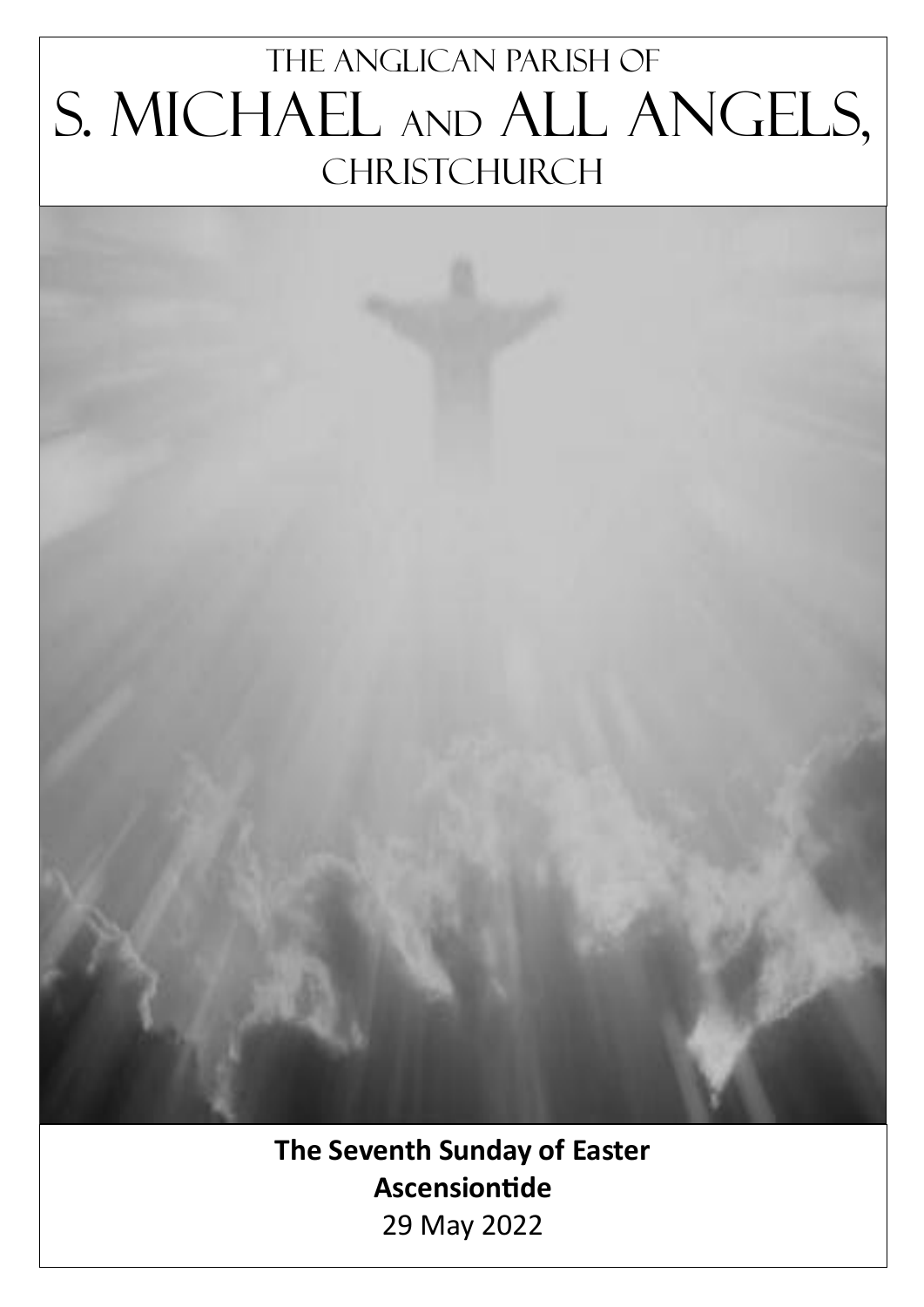# **From the Priest-in–Charge….**

Dear Parish Family Kia Ora e Te Whanau

I don't know about you, but I don't think that the Ascension account is something to be taken literally. I think that misses the point. Like many of the metaphorical stories in the Scriptures it is trying to point us toward something bigger than itself, toward meaning, toward Truth with a capital T.

For instance it is interesting that Jesus led his disciples out to Bethany, where he had spent a lot of time with Mary and Martha and Lazarus, to say their final good-byes. Bethany was outside the city walls, just out of sight of the Temple. The name Bethany means something like "the house of affliction." It was where people were sent who were poor or sick. There was a homeless shelter there, and a leper hospital. Bethany was built out of sight of the Temple so that those coming into the city to worship wouldn't have to see all that ugliness, that poverty and desperation. And that is precisely where Jesus chose to spend a lot of his time with the people there. He poured out his life in love for them. And Bethany is the last place on earth that Jesus chose to be seen, among the poor and the suffering. You could say that this is the truth of the Ascension: that Jesus went from that house of affliction into every place and time, carrying in his heart the reality of the resurrection, that all that separates and injures and destroys is and will be overcome by all that unites and heals and creates.

Next week we celebrate his divine Spirit of power and love and grace coming upon his disciples, his Church, on the Day of Pentecost. It is the Spirit of God calling us to live such a love that will challenge all that is unjust and unlovely in our world. That for me is what the truth of the Ascension points to. Amen.

Blessings

Fr Peter

Fr Peter

**Online Services** facebook.com/SMAAChristchurch

**Sunday** 10.00 am Solemn Mass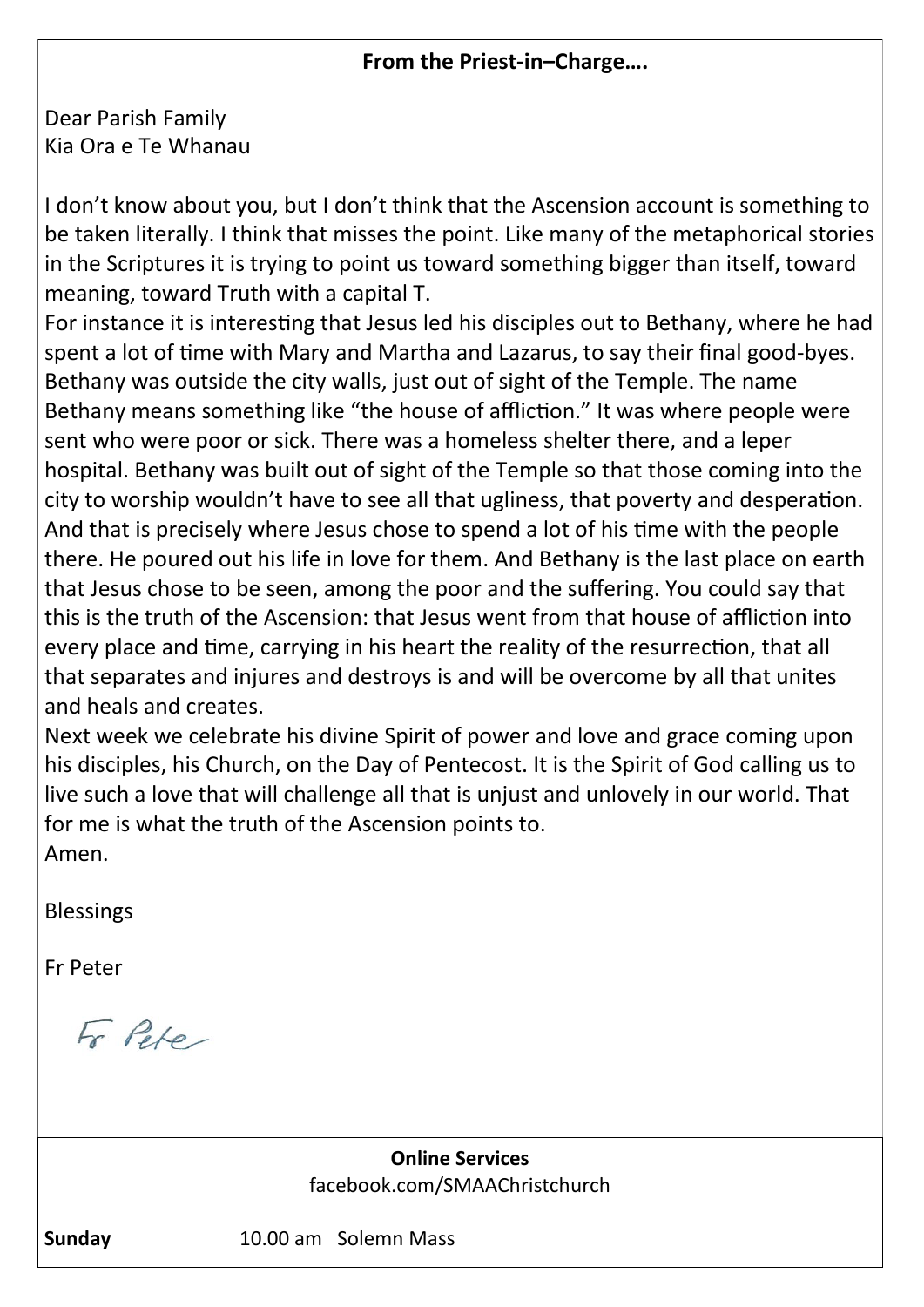# **Orange Traffic Light—Covid information**

- Please wear a mask to cover your nose and mouth.
- Hand sanitizer is available for you to use on entering the church, during the service and after the service.
- There will be congregational singing. **It is very important that you keep your mask on and observe social distancing. If you are unwell please do not attend.**
- Communion will be one kind only (bread).
- **Morning tea will be held in the hall today.**
- We are not able to pass the collection plates around therefore the collection bowls are at the back of the church and you can place your donation there as you come in or leave. Otherwise you can use electronic banking. Account information in the pew sheet.

# **The Seventh Sunday of Easter—Ascensiontide**

29 May 2022

| Celebrant 8.00 am:      | Mother Meg Harvey                      |        |                            |
|-------------------------|----------------------------------------|--------|----------------------------|
| Celebrant 10.00 am:     | Fr Peter Beck                          | Organ: | Eric Apperley & Paul Ellis |
| Cantor:                 | <b>Philip Richards</b>                 |        |                            |
| <b>Mass Setting:</b>    | Mass of S. Cedd                        |        | Peter Nardone              |
| <b>Organ Voluntary:</b> | O wie selig seid ihr doch, ihr Frommen |        | Johannes Brahms            |
| Introit Hymn:           | 362                                    |        |                            |

# **Greeting:**

Ki te ingoa  $\mathfrak{B}$  o te Matua, me te Tamaiti, me te Wairua Tapu. Amine. (In the name of the Father, and of the Son, $\mathbf{\Psi}$  and of the Holy Spirit. Amen.) Grace and peace to you from God. **God fill you with truth and joy.**

We have a great high priest who has passed into the heavens— **Jesus the Son of God.**

*The people are invited to call to mind their sins.*

God has promised forgiveness to all who truly repent, turn to Christ in faith and are themselves forgiving. In silence we call to mind our sins. *Silence.*

Let us confess our sins.

**Merciful God, we have sinned in what we have thought and said, in the wrong we have done, and in the good we have not done. We have sinned in ignorance: we have sinned in weakness: we have sinned through our own deliberate fault. We are truly sorry. We repent and turn to you. Forgive us, for our Saviour Christ's sake, and renew our lives to the glory of your name. Amen.**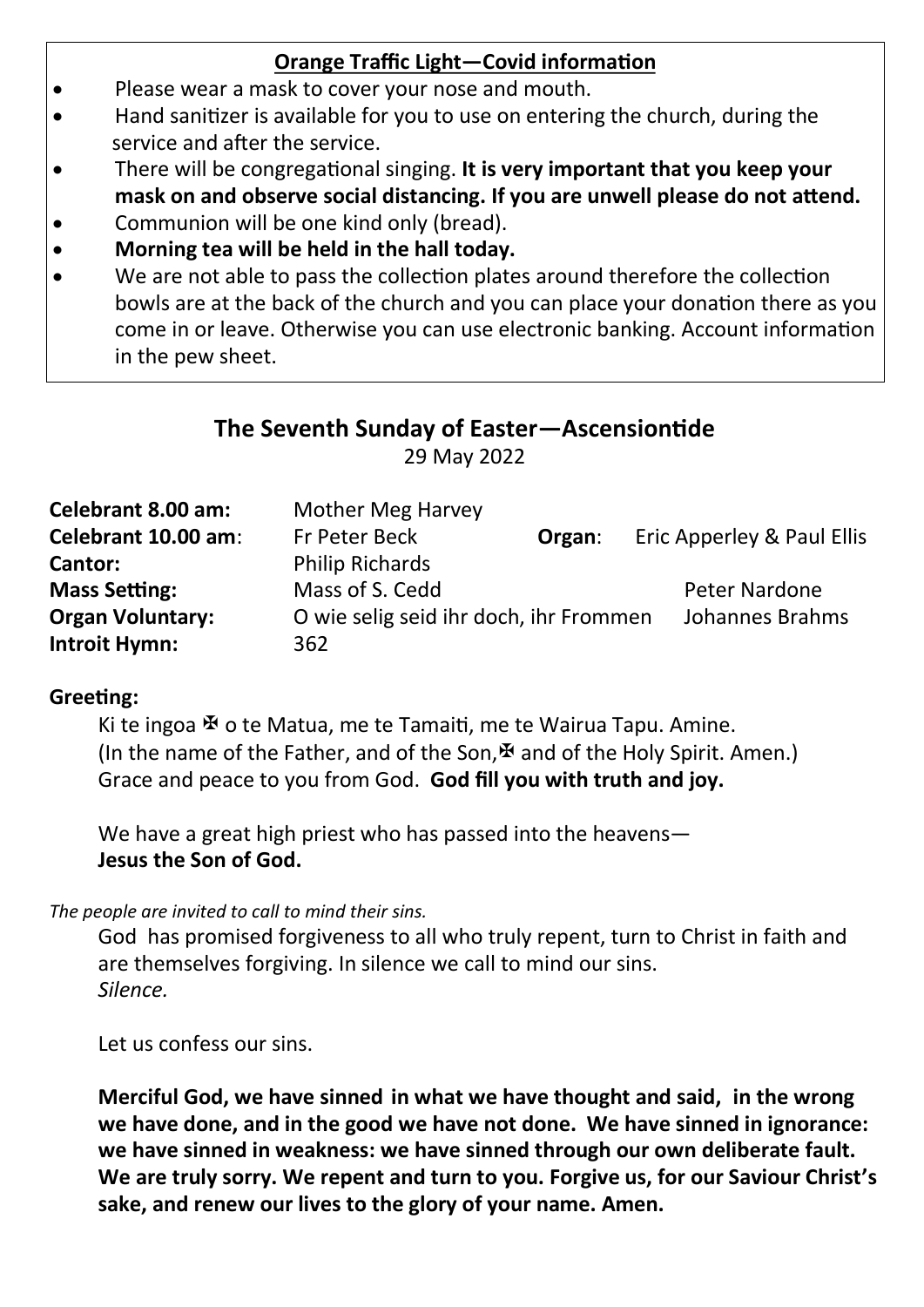**All:** 

**Kyrie, eleison, Kyrie, eleison. Christe, eleison, Christe, eleison. Kyrie, eleison, Kyrie, eleison.** 

# **Priest:**

Through the cross of Christ,  $\mathbb F$  God have mercy on you, pardon you, and set you free. Know that you are forgiven and be at peace. God strengthen you in all goodness and keep you in life eternal. Amen.

**All: Glory to God in the highest, and peace to God's people on earth. Lord God, heavenly King, almighty God and Father, we worship you, we give you thanks, we praise you for your glory. Lord Jesus Christ, only Son of the Father, Lord God, Lamb of God, you take away the sin of the world: have mercy on us; you are seated at the right hand of the Father: receive our prayer. For you alone are the Holy One, you alone are the Lord, you alone are the Most High, Jesus Christ, with the Holy Spirit, in the glory of God the Father. Amen.**

# **Priest:**

Eternal God, you have given your Son authority in heaven and in earth; grant that we may never lose the vision of his kingdom but serve him with hope and joy. **Amen.**

**First Reading:** (sit) Acts 1: 1–11 **Peter Troon** 

In the first book, Theophilus, I wrote about all that Jesus did and taught from the beginning until the day when he was taken up to heaven, after giving instructions through the Holy Spirit to the apostles whom he had chosen. After his suffering he presented himself alive to them by many convincing proofs, appearing to them during forty days and speaking about the kingdom of God.

While staying with them, he ordered them not to leave Jerusalem, but to wait there for the promise of the Father. "This," he said, "is what you have heard from me; for John baptised with water, but you will be baptised with the Holy Spirit not many days from now."

So when they had come together, they asked him, "Lord, is this the time when you will restore the kingdom to Israel?" He replied, "It is not for you to know the times or periods that the Father has set by his own authority. But you will receive power when the Holy Spirit has come upon you; and you will be my witnesses in Jerusalem, in all Judæa and Samaria, and to the ends of the earth."

When he had said this, as they were watching, he was lifted up, and a cloud took him out of their sight. While he was going and they were gazing up towards heaven, suddenly two men in white robes stood by them. They said, "Men of Galilee, why do you stand looking up towards heaven? This Jesus, who has been taken up from you into heaven, will come in the same way as you saw him go into heaven."

Hear what the Spirit is saying to the Church. **Thanks be to God.**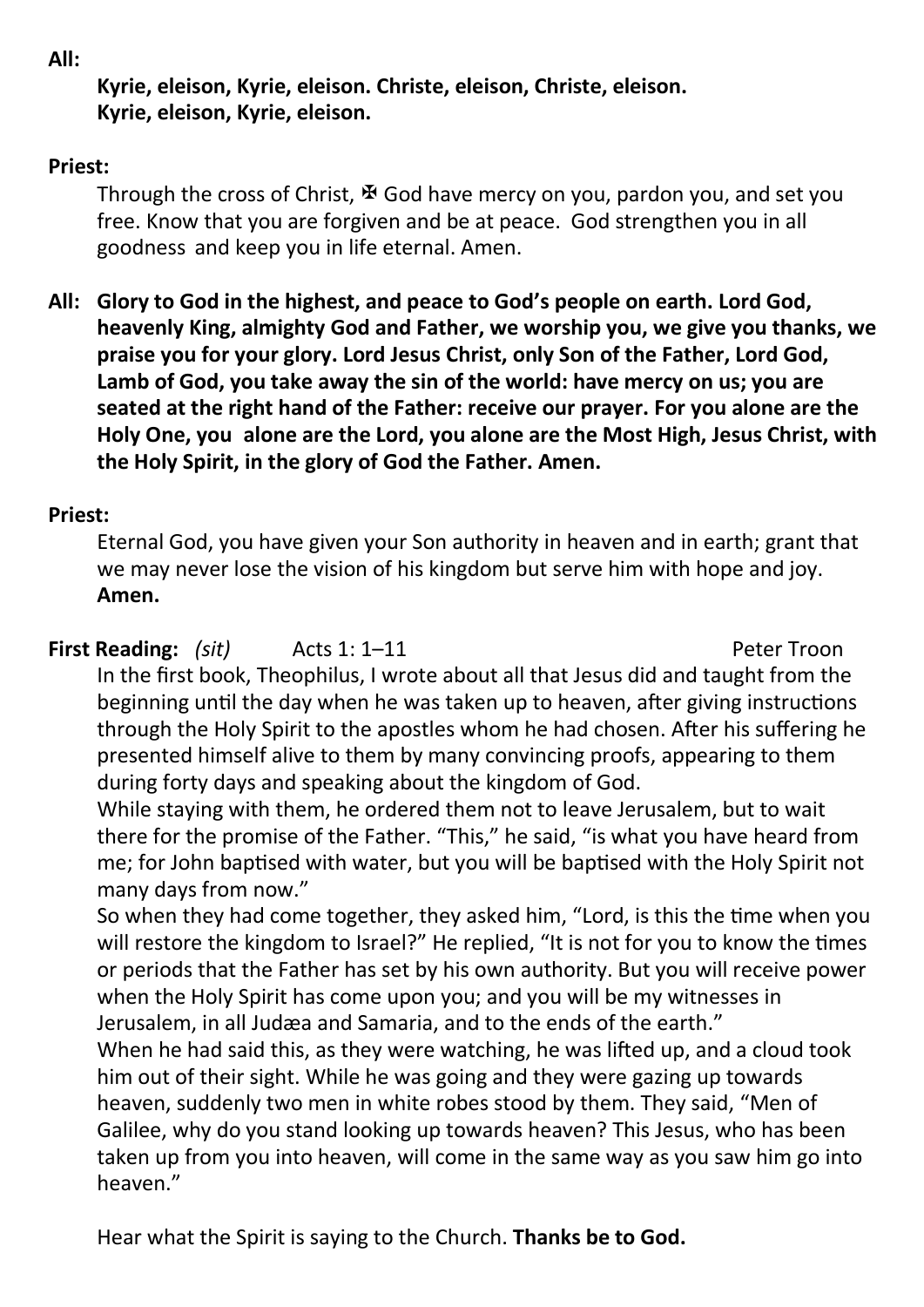**Psalm:** Cantor 47

- 1. Clap your hands, all you peoples, cry out to God with shouts of joy. For the Lord most high is to be feared, and is the great sovereign over all the earth.
- 2. God has gone up with shouts of triumph, the Lord has gone up with a fanfare of trumpets. Sing praises, sing praises to God: sing praises, sing praises to our king.
- 3. For God is the king of all the earth: sing praises with your utmost skill. God reigns over the nations, God is seated on a holy throne.

**Second Reading:** *(sit)* Ephesians 1: 15–23 Joshua Wilson Black I have heard of your faith in the Lord Jesus and your love towards all the saints, and for this reason I do not cease to give thanks for you as I remember you in my prayers. I pray that the God of our Lord Jesus Christ, the Father of glory, may give you a spirit of wisdom and revelation as you come to know him, so that, with the eyes of your heart enlightened, you may know what is the hope to which he has called you, what are the riches of his glorious inheritance among the saints, and what is the immeasurable greatness of his power for us who believe, according to the working of his great power.

God put this power to work in Christ when he raised him from the dead and seated him at his right hand in the heavenly places, far above all rule and authority and power and dominion, and above every name that is named, not only in this age but also in the age to come. And he has put all things under his feet and has made him the head over all things for the Church, which is his body, the fullness of him who fills all in all.

Hear what the Spirit is saying to the Church. **Thanks be to God.**

# **Cantor: Gospel Acclamation:** *(stand)*

**Alleluia, alleluia, alleluia.** Sing praises to God's holy name: make a highway for the one who rides on the clouds, whose name is the Lord, in whose presence exult. **Alleluia, alleluia, alleluia.**

The Lord be with you **The Lord bless you**  A reading from the Holy Gospel according to Luke. **Praise and Glory to God** 

Gospel: Luke 24: 44–53 Fr Peter Beck Jesus said to the disciples, "These are my words that I spoke to you while I was still with you—that everything written about me in the law of Moses, the prophets, and the psalms must be fulfilled." Then he opened their minds to understand the Scriptures, and he said to them,

"Thus it is written, that the Messiah is to suffer and to rise from the dead on the third day, and that repentance and forgiveness of sins is to be proclaimed in his name to all nations, beginning from Jerusalem. You are witnesses of these things.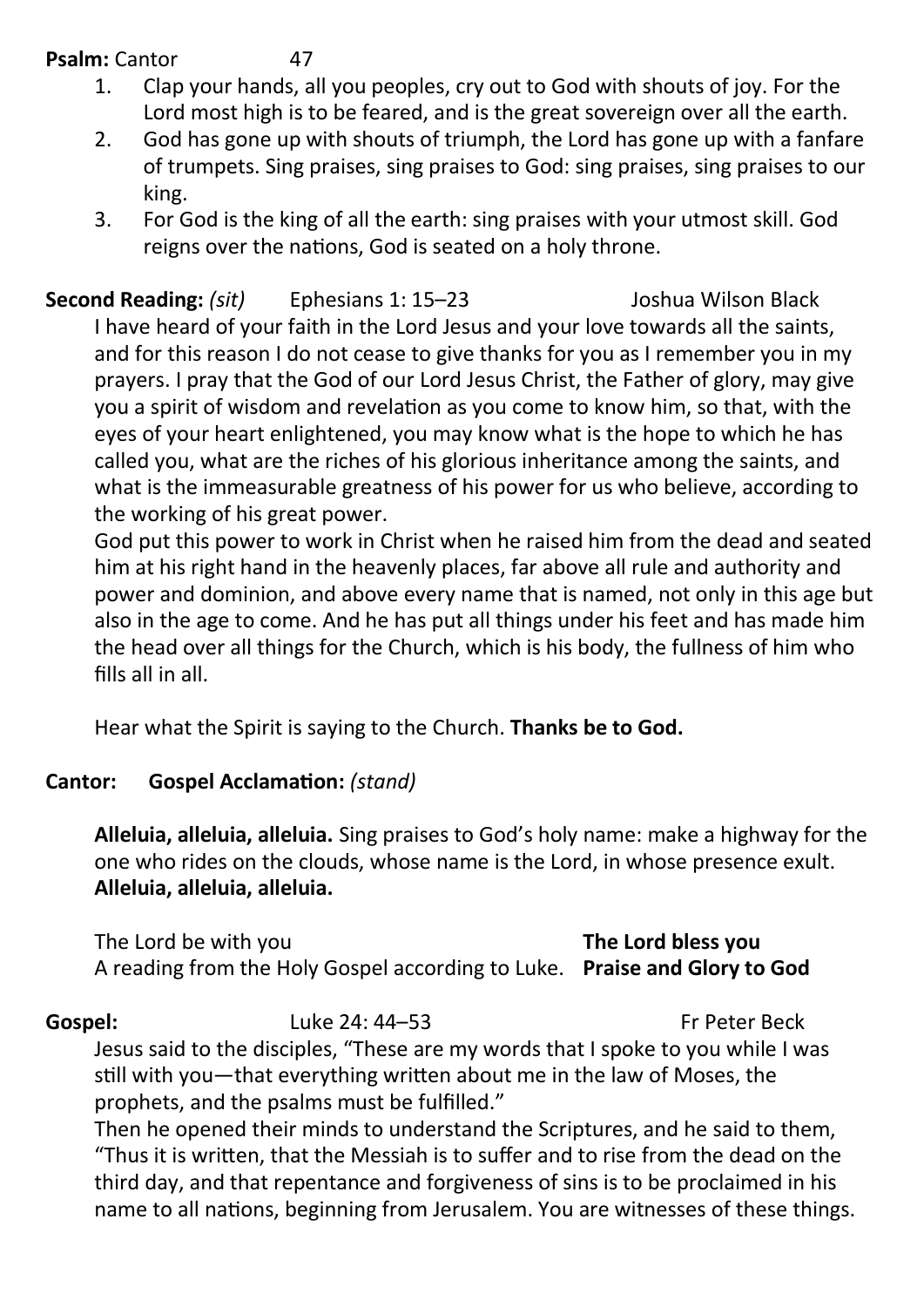And see, I am sending upon you what my Father promised; so stay here in the city until you have been clothed with power from on high." Then he led them out as far as Bethany, and, lifting up his hands, he blessed them.

While he was blessing them, he withdrew from them and was carried up into heaven. And they worshipped him, and returned to Jerusalem with great joy; and they were continually in the temple blessing God.

This is the Gospel of Christ. **Praise to Christ the Word.**

**Sermon:** Mother Meg Harvey

# **Affirmation of Faith:**

**We believe in one God, the Father, the Almighty, maker of heaven and earth, of all that is, seen and unseen.**

**We believe in one Lord, Jesus Christ, the only Son of God, eternally begotten of the Father, God from God, Light from Light, true God from true God, begotten, not made, of one being with the Father; through him all things were made. For us and for our salvation he came down from heaven, was incarnate of the Holy Spirit and the Virgin Mary, and became fully human (***all genuflect or bow***). For our sake he was crucified under Pontius Pilate; he suffered death and was buried.** 

**On the third day he rose again in accordance with the Scriptures; he ascended into heaven and is seated at the right hand of the Father. He will come again in glory to judge the living and the dead, and his kingdom will have no end. We believe in the Holy Spirit, the Lord, the giver of life, who proceeds from the Father and the Son, who in unity with the Father and the Son is worshipped and glorified, and has spoken through the prophets. We believe in one holy catholic and apostolic Church. We acknowledge one baptism for the forgiveness of sins. We look for the resurrection <sup>\$2</sup> of the dead, and the life of the world to come. Amen.**

**Intercessions:** Rachel Watson

# **The Peace**

# **Priest:**

The peace of Christ be always with you. **And also with you.**

*At the Peace all may exchange a non physical greeting with those near them.*

# **Priest:**

E te whanau, we are the body of Christ. **By one spirit we were baptised into one body.** Keep the unity of the Spirit in the bond of peace: **Amen. We are bound by the love of Christ.**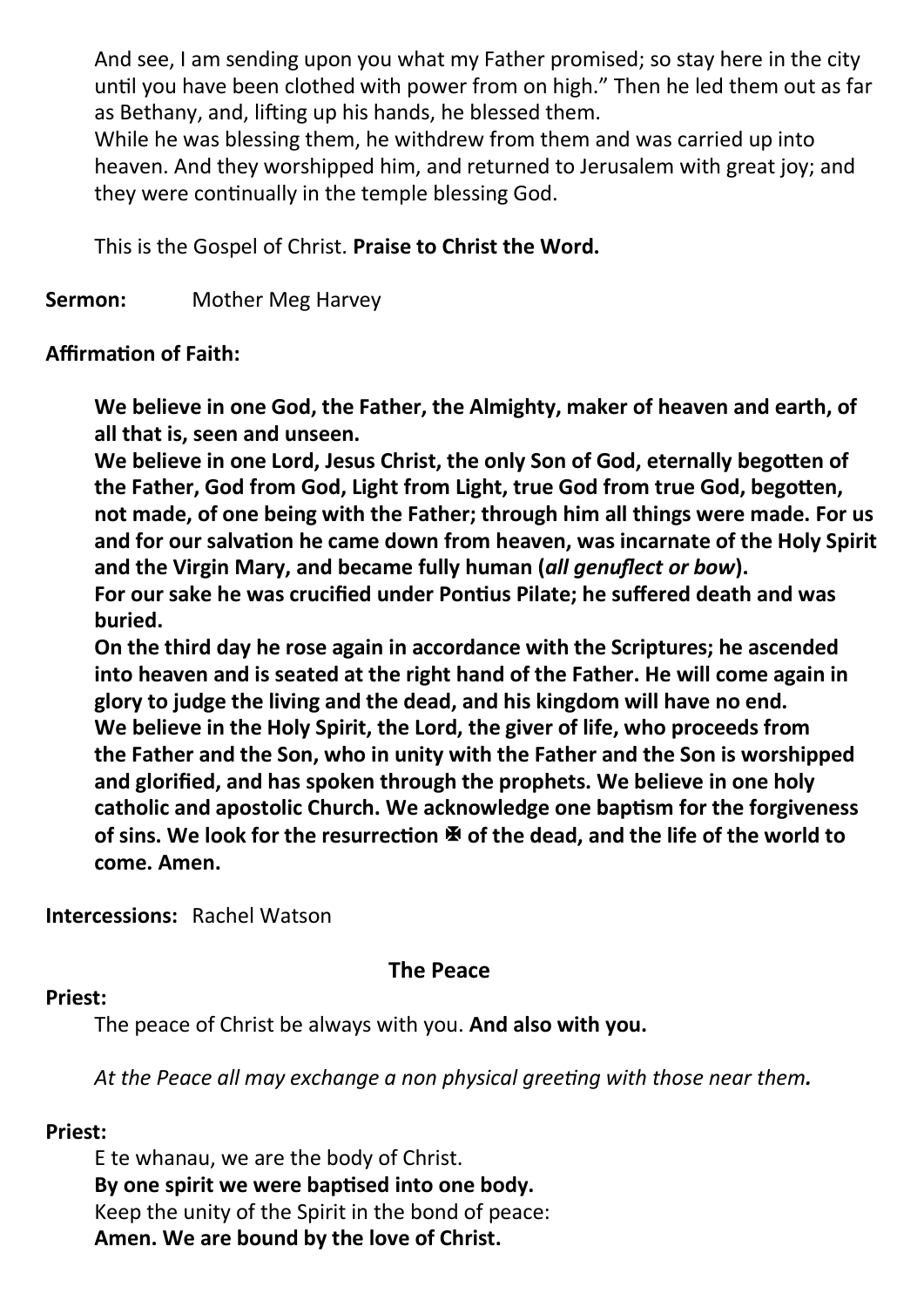# **The Preparation of the Gifts**

#### **Priest:**

Blessed are you, Lord God of all creation. Through your goodness we have this bread to offer, which earth has given and human hands have made. It will become for us the bread of life. **Blessed be God for ever.** By the mystery of this water and wine may we come to share in the divinity of Christ, who humbled himself to share in our humanity. Blessed are you, Lord God of all creation. Through your goodness we have this wine to offer, fruit of the vine and work of human hands. It will become our spiritual drink. **Blessed be God for ever.**

# **Offertory Hymn:** 332

# **Priest:**

Pray, sisters and brothers, that our sacrifice may be acceptable to God, the almighty One. **May the Lord receive the sacrifice at your hands, for the praise and glory of his name, for our good, and the good of all his Church.**

#### **Priest:**

Eternal God, our Saviour Jesus Christ has promised to be with us until the end of time. Accept all we offer you this day, and renew us in his ascended life; through Jesus Christ our Lord. **Amen.**

# **The Great Thanksgiving**

| The Lord is here.                       | God's Spirit is with us.                |
|-----------------------------------------|-----------------------------------------|
| Lift up your hearts.                    | We lift them to the Lord.               |
| Let us give thanks to the Lord our God. | It is right to offer thanks and praise. |

#### **Priest:**

Father, all-powerful and ever-living God, we do well always and everywhere to give you thanks and praise through Jesus Christ your only Son.

In his risen body he plainly showed himself to his disciples, and was taken up to heaven in their sight, to prepare a place for us; that where he is, there we might also be.

The joy of the resurrection renews the whole world, while the choirs of heaven sing for ever to your glory: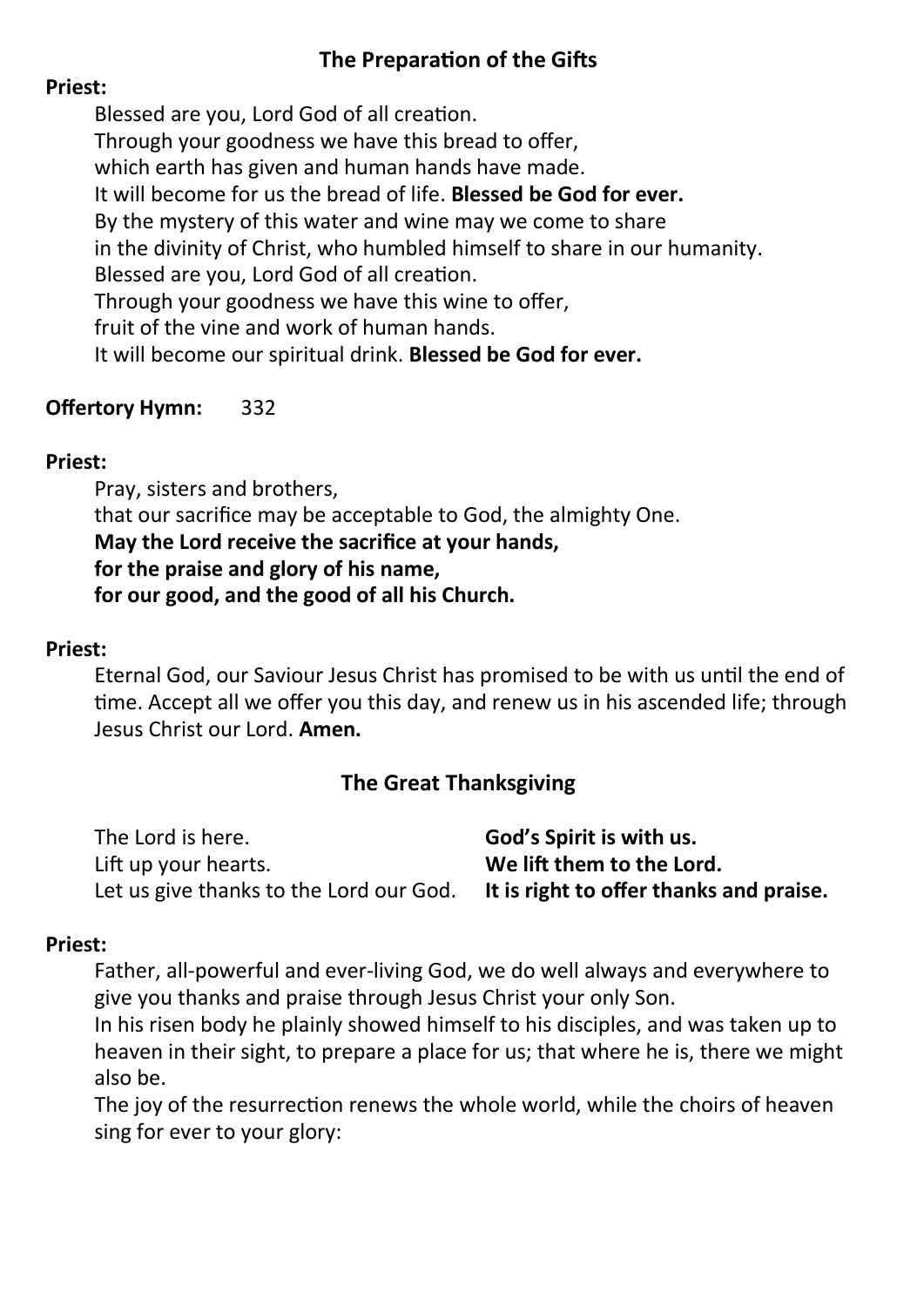# **Sanctus & Benedictus:**

**Holy, holy, holy Lord, God of power and might. Heaven and earth are full of your glory. Hosanna in the highest. Blessed is he who comes in the name of the Lord. Hosanna in the highest.**

# **Priest:**

All glory and thanksgiving to you, holy Father. Send your Holy Spirit, that these gifts of bread and wine which we receive may be to us the body and blood of Christ, and that we, filled with the Spirit's grace and power, may be renewed for the service of your kingdom. On the night before he died, your Son Jesus Christ took bread; when he had given you thanks, he broke it, gave it to his disciples, and said: Take, eat, this is my body which is given for you; do this to remember me. After supper he took the cup; when he had given you thanks, he gave it to them, and said: Drink this, all of you, for this is my blood of the new covenant, which is shed for you and for many for the forgiveness of sins; do this as often as you drink it, to remember me.

# **Deacon:**

Let us proclaim the mystery of faith: **Glory to you, Lord Christ: your death we show forth; your resurrection we proclaim; your coming we await. Amen! Come, Lord Jesus.**

# **Priest:**

Therefore, loving God, recalling your great goodness to us in Christ, his suffering and death, his resurrection and ascension, and looking for his coming in glory, we celebrate our redemption with this bread of life and this cup of salvation. Accept our sacrifice of praise and thanksgiving which we offer through Christ, our great high priest.

Hear the prayers of the family you have gathered here before you. In mercy and love unite all your children, wherever they may be.

Welcome into your kingdom our departed brothers and sisters, and all who have left this world in your friendship. We hope to enjoy for ever the vision of your glory through Christ our Lord, from whom all good things come.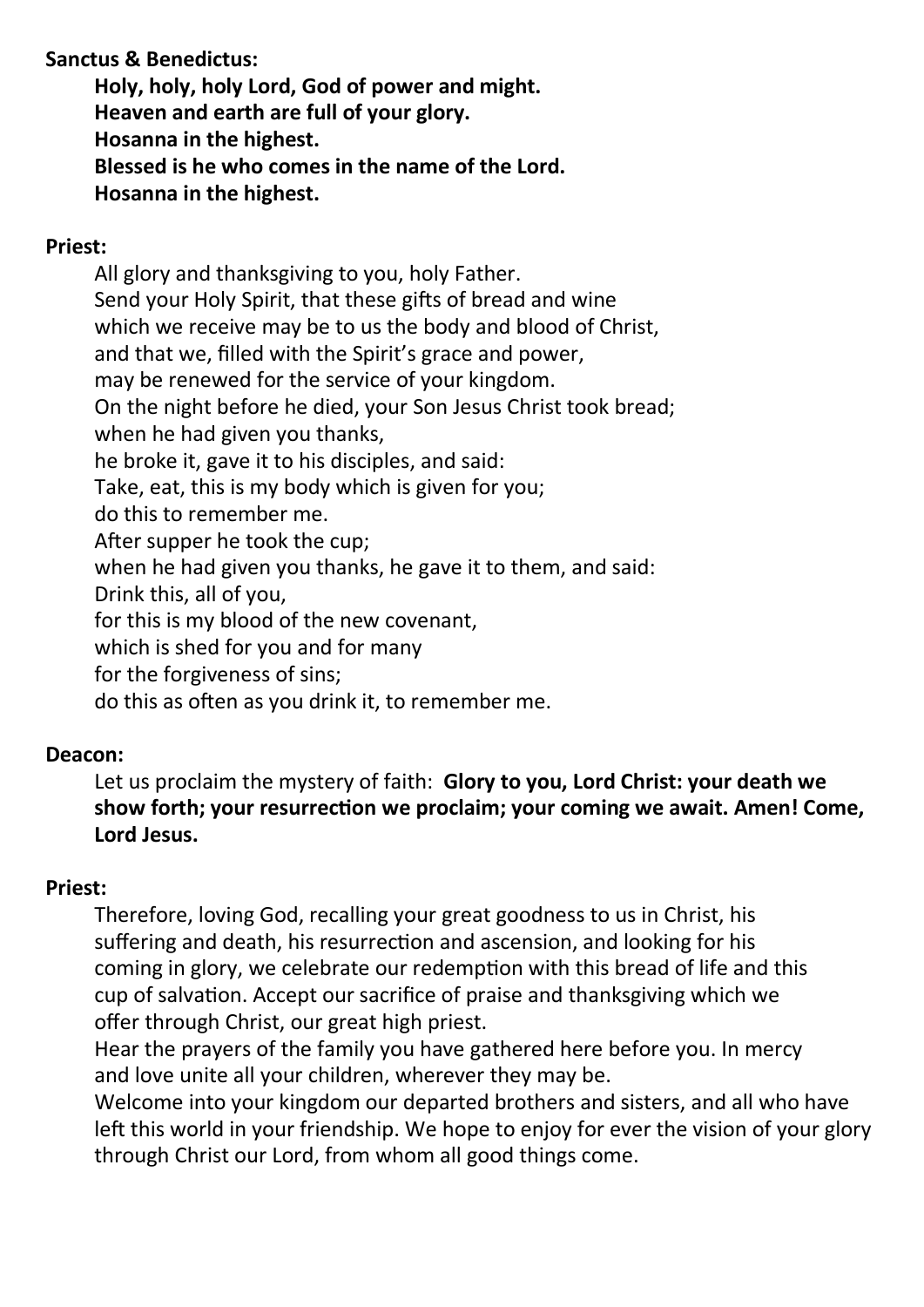United in Christ with all who stand before you in earth and heaven, we worship you, O God, in songs of everlasting praise: **Blessing, honour and glory be yours, here and everywhere, now and for ever. Amen.**

#### *Silence*

**Priest:** 

As Christ teaches us we pray: **Our Father in heaven, hallowed be your name, your kingdom come, your will be done on earth as in heaven. Give us today our daily bread. Forgive us our sins as we forgive those who sin against us. Save us from the time of trial and deliver us from evil. For the kingdom, the power, and the glory are yours, now and for ever. Amen.**

# **Priest:**

We break this bread to share in the body of Christ. **We who are many are one body, for we all share the one bread.**

# **Agnus Dei:**

**Lamb of God, you take away the sin of the world, have mercy on us. Lamb of God, you take away the sin of the world, have mercy on us. Lamb of God, you take away the sin of the world, grant us your peace.**

# **Priest:**

Jesus said, "I am with you always, to the end of the world'.

This is the Lamb of God, who takes away the sin of the world. Happy are we who are called to his supper. **Lord, I am not worthy to receive you, but only say the word and I shall be healed.**

*Communion in one kind will be administered from the front step at the centre of the aisle. Please leave your seat by the side aisle, and approach the centre aisle from the rear crossing. Please leave a 2m distance between yourself and others and please use the hand sanitizer. when receiving the sacrament, please stretch your arms horizontally as much as possible.*

**Communion Hymn:** (Cantor) Come down O love devine William Harris

**Plainsong:** (Cantor) Eternal Monarch King most high.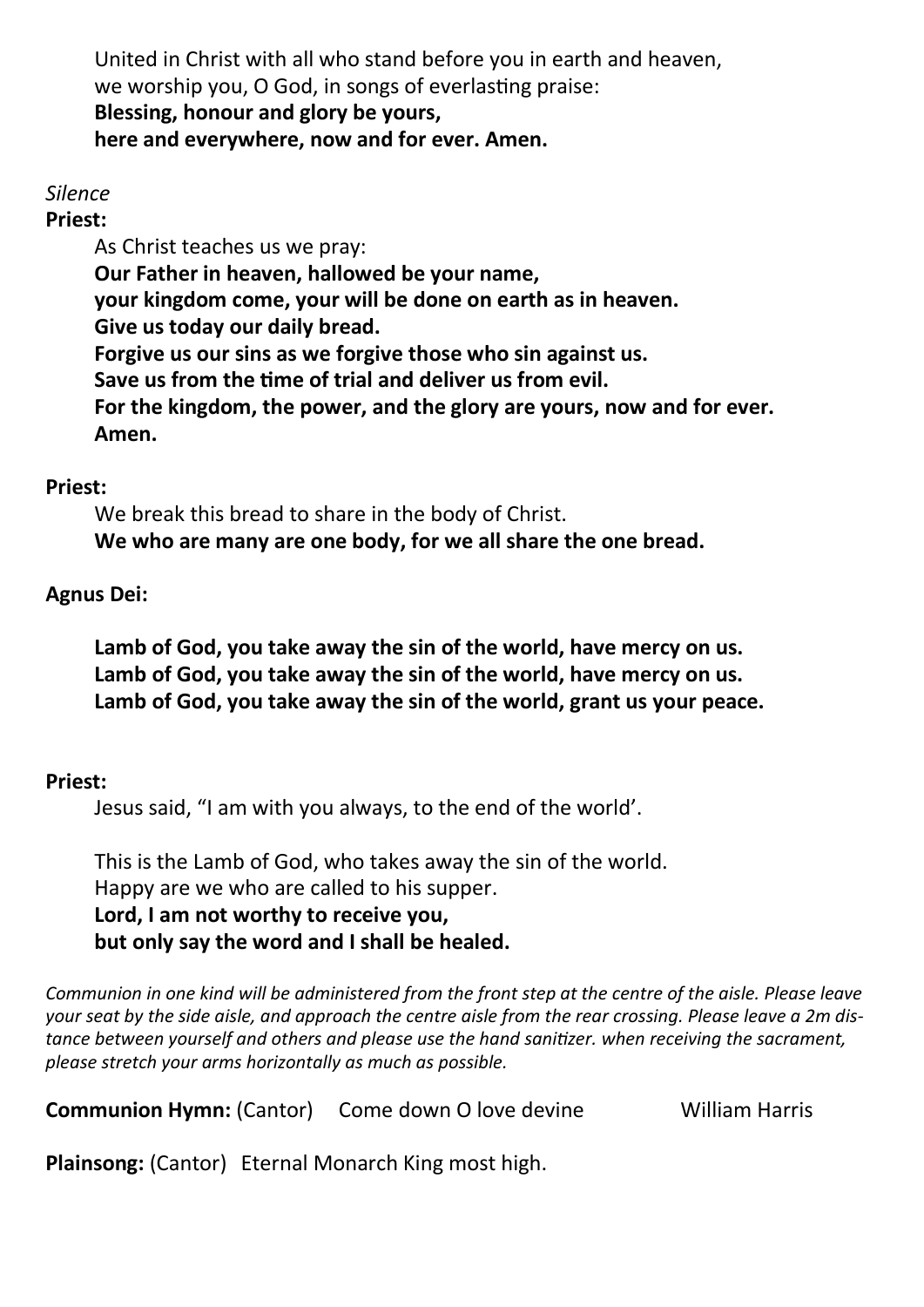# **Prayer after Communion:**

Eternal God, you have given us heavenly food to sustain us on our journey. May we remain faithful to your word and know your presence with us always. We ask this through Jesus Christ, our risen and ascended Lord. **Amen.**

# **Notices**

# **Blessing:**

May the peace of God, which passes all understanding keep your hearts and minds in the knowledge and love of God, and of his son Jesus Christ our Lord. And may the blessing of God, Creator, Christ  $\mathbf{\Psi}$  and the Spirit, be with you now and always. **Amen.**

#### **Deacon:**

The Mass is ended. Go now to love and serve the Lord. Go in peace. **Amen. We go in the name of Christ. Alleluia.**

| <b>Recessional Hymn:</b><br>134 |                                        |                    |
|---------------------------------|----------------------------------------|--------------------|
| <b>Organ Voluntary:</b>         | March on Handel's 'Lift up your heads' | Alexandre Guilmant |

From Fr Peter

- Next Sunday we celebrate the birthday of the Church, Pentecost when 'the disciples were all filled with the Holy Spirit, and spoke of the great things God has done' [Acts 2] How about wearing something red to mark this great festival?
- June  $19<sup>th</sup>$  marks the 171<sup>st</sup> anniversary of the founding of our school Founders' Day. It is an occasion when school and parish join together for a 10am Festival Mass to celebrate our establishment in 1851. We will be welcoming a full church of parishioners, school students with parents, staff and board, followed by celebratory cake! All adults, please wear a mask.

Health & Safety Regulations: In an emergency, use the closest exit and assemble in the drop-off zone. In an earthquake, drop down and shelter behind or under a pew, covering your head. Follow instructions.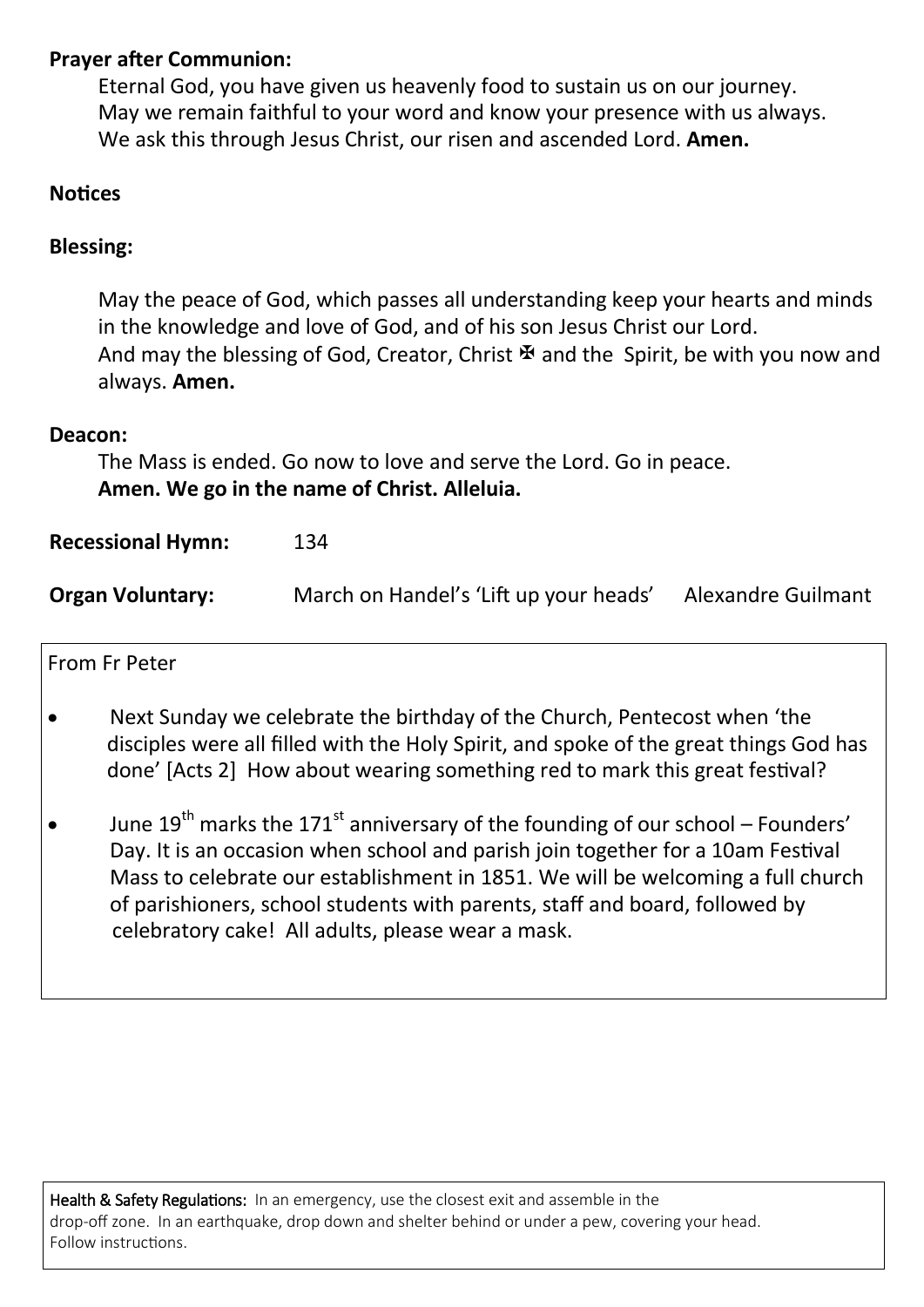| $\bullet$<br>$\bullet$<br>$\bullet$<br>$\bullet$ | Meditation Group-will not meet in person while we remain cautious regarding<br>the spread of Covid. Instead, we invite everyone to meditate for twenty minutes<br>at home as close to midday on a Wednesday as possible in a virtual group.<br>Contact: Margaret Maclagan 0275599216.<br>Bible Study-Thurs 11.00 am, Parish Lounge.<br>Pray the Rosary-Thurs noon, Church. Contact: Gilbert Wealleans on 021338380.<br>Sunday Lunch - at the Pegasus Arms Sunday June 5th at 12 noon. Please RSVP to Ros<br>Calvert-Griffin on 027 242 8282 or roscalvert@xtra.co.nz by June 1st.<br>Inasmuch Basket-please continue to support the work of the City Mission. |                             |                     |  |
|--------------------------------------------------|---------------------------------------------------------------------------------------------------------------------------------------------------------------------------------------------------------------------------------------------------------------------------------------------------------------------------------------------------------------------------------------------------------------------------------------------------------------------------------------------------------------------------------------------------------------------------------------------------------------------------------------------------------------|-----------------------------|---------------------|--|
| <b>NEXT WEEK</b>                                 |                                                                                                                                                                                                                                                                                                                                                                                                                                                                                                                                                                                                                                                               | <b>PENTECOST</b>            | 5 June 2022         |  |
|                                                  | 8:00 am Mass                                                                                                                                                                                                                                                                                                                                                                                                                                                                                                                                                                                                                                                  | Celebrant:                  | Mother Meg Harvey   |  |
|                                                  | <b>10.00 am Mass</b>                                                                                                                                                                                                                                                                                                                                                                                                                                                                                                                                                                                                                                          | Celebrant:                  | Fr Peter Beck       |  |
| Servers:                                         |                                                                                                                                                                                                                                                                                                                                                                                                                                                                                                                                                                                                                                                               | <b>MC:</b> Lawrence Watson  | Th: Robert Calvert  |  |
|                                                  | Ac:                                                                                                                                                                                                                                                                                                                                                                                                                                                                                                                                                                                                                                                           | Jack Barrie, Thomas Visakan |                     |  |
|                                                  | <b>First Reading:</b>                                                                                                                                                                                                                                                                                                                                                                                                                                                                                                                                                                                                                                         | Acts 2: 1-21                | Joshua Wilson Black |  |
|                                                  | <b>Second Reading:</b>                                                                                                                                                                                                                                                                                                                                                                                                                                                                                                                                                                                                                                        | Romans 8: 14-17             | Rachel Watson       |  |
| Gospel:                                          |                                                                                                                                                                                                                                                                                                                                                                                                                                                                                                                                                                                                                                                               | John 14: 8-17               | Mother Meg Harvey   |  |
| Sermon:                                          | Fr Peter Beck                                                                                                                                                                                                                                                                                                                                                                                                                                                                                                                                                                                                                                                 |                             |                     |  |
|                                                  | Jane Ellis, Andrew Moorhouse Live Streaming: Rachel Watson<br>Sides people:                                                                                                                                                                                                                                                                                                                                                                                                                                                                                                                                                                                   |                             |                     |  |
|                                                  | Intercessions:<br>Margaret Maclagan                                                                                                                                                                                                                                                                                                                                                                                                                                                                                                                                                                                                                           |                             |                     |  |
| Offertory:                                       |                                                                                                                                                                                                                                                                                                                                                                                                                                                                                                                                                                                                                                                               |                             |                     |  |
|                                                  | <b>Morning Tea:</b><br>Joy Coulter, Vince Moreton                                                                                                                                                                                                                                                                                                                                                                                                                                                                                                                                                                                                             |                             |                     |  |
| Sacristan:                                       |                                                                                                                                                                                                                                                                                                                                                                                                                                                                                                                                                                                                                                                               | Simon Green                 |                     |  |
| Sacristy:                                        |                                                                                                                                                                                                                                                                                                                                                                                                                                                                                                                                                                                                                                                               | <b>Shirley Richards</b>     |                     |  |
| <b>Flowers:</b>                                  |                                                                                                                                                                                                                                                                                                                                                                                                                                                                                                                                                                                                                                                               | <b>Toni Stewart</b>         |                     |  |
|                                                  |                                                                                                                                                                                                                                                                                                                                                                                                                                                                                                                                                                                                                                                               |                             |                     |  |

#### **The Sick:**

**Please pray for…**

Alastair Scott, Rita Libeau, John Preston, Lois Peters, Denis Coulter, Betty Mechen, John McNally, Suzanne Keys, Ghislaine Brewer-Quirke, Bert Riseley, Shirley Kember.

Sr Annette, Anne Fenton, Oscar Bisman, Matt Head, Geraldine Mullions, Fi-Bee, Kay Burgess, Magda Burney, David & Sandra, Philip Souter, Mary Lazarus, Ongloon Yee, Raylene Coochey, Deb Smith, Andrew Lawson.

**Anniversaries:** (Sat) Jenny Harrison (Priest)

**THIS WEEK Notices**